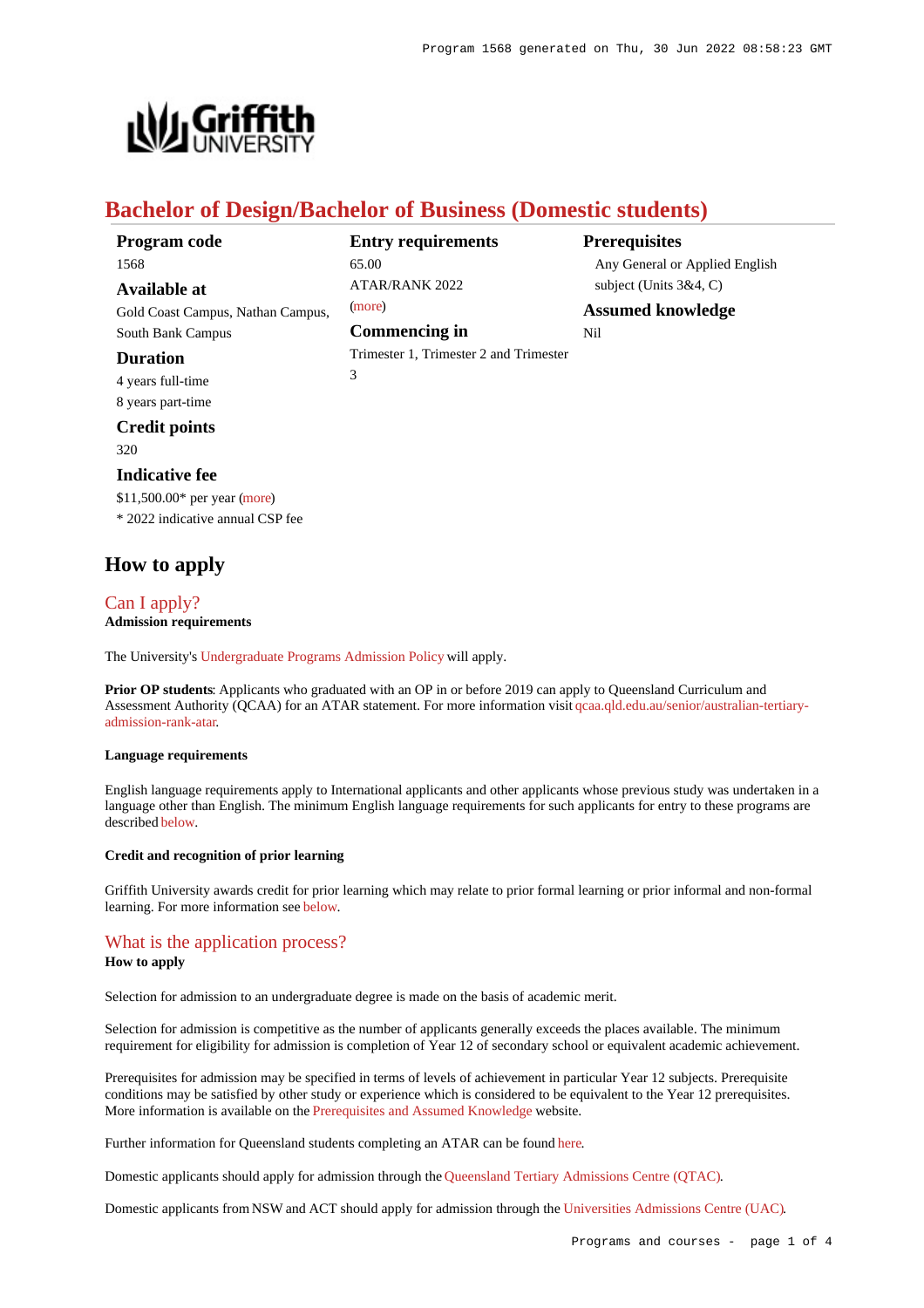A summary of the student profile for this program can be found on the QTAC website for [Gold Coast](https://www.qtac.edu.au/courses/listing/bachelor-of-design-bachelor-of-business-236131/) | <a href=https://www.qtac.edu.au/courses/listing/bachelor-of-design-bachelor-of-business-241341/" target="\_blank">South Bank/Nathan. The Rank profile is located on the **Student Profile** tab.

### [What are the language requirements?](https://www148.griffith.edu.au/programs-courses/Program/1568/HowToApply/Domestic#language)

#### **Language requirements**

English language requirements apply to International applicants and other applicants whose previous study was undertaken in a language other than English. The minimum English language requirements for such applicants for entry to this program are as follows:

- A minimum overall band score of 6.5 on IELTS (Academic) with no sub-score of less than 6.0
- OR a minimum score of 575 on TOEFL
- *OR* an internet-based (iBT) TOEFL score of 79 (no sub-score less than 19)
- OR no score less than 3+ in each skill of the ISLPR (conducted by ISLPR Language Services only)
- OR a minimum overall score of 176 (no score less than 169) on C1 Advanced (formerly Cambridge Certificate in Advanced English) **or** C2 Proficiency (formerly Cambridge Certificate of Proficiency in English)
- OR an overall score of 58 in the Pearson Test of English (Academic) with no score less than 50.

English test results must be no more than two years old.

Applicants should refer to the following University policy for further information:

[Undergraduate Programs Admission Policy](http://policies.griffith.edu.au/pdf/Undergraduate Programs Admission Policy.pdf)

International students who successfully complete the [Direct Entry Program \(DEP\)](https://www.griffith.edu.au/international/griffith-english-language-institute/courses/direct-entry-program) will satisfy the English Language requirements for this Griffith degree.

The Direct Entry Program (DEP) is not available for Domestic students.

If you do not meet the University's specified English language requirements, you may wish to contact the Griffith English Language Institute to increase your eligibility for entering a Griffith University program. This Institute offers a number of English language and other courses at both its Brisbane and Gold Coast branches:

[Griffith English Language Institute](https://www.griffith.edu.au/international/griffith-english-language-institute)

# [What are the QTAC/UAC entry requirements?](https://www148.griffith.edu.au/programs-courses/Program/1568/HowToApply/Domestic#tac-entry-requirements)

### **QTAC application information**

**Bachelor of Design/Bachelor of Business - Gold Coast**

**ATAR/RANK \***

65.00

**VET Qualification**

Certificate III

**QTAC code**

236131

**Duration**

4 years full-time

**Prerequisites**

Any General or Applied English subject (Units 3&4, C)

*\*The above ATAR/Rank from the 2022 admission cycle represents the minimum adjusted ATAR/Rank to which an offer was made. Minimum thresholds can change from year to year and should be used as a guide only for any future intakes. Applicants with VET qualifications may*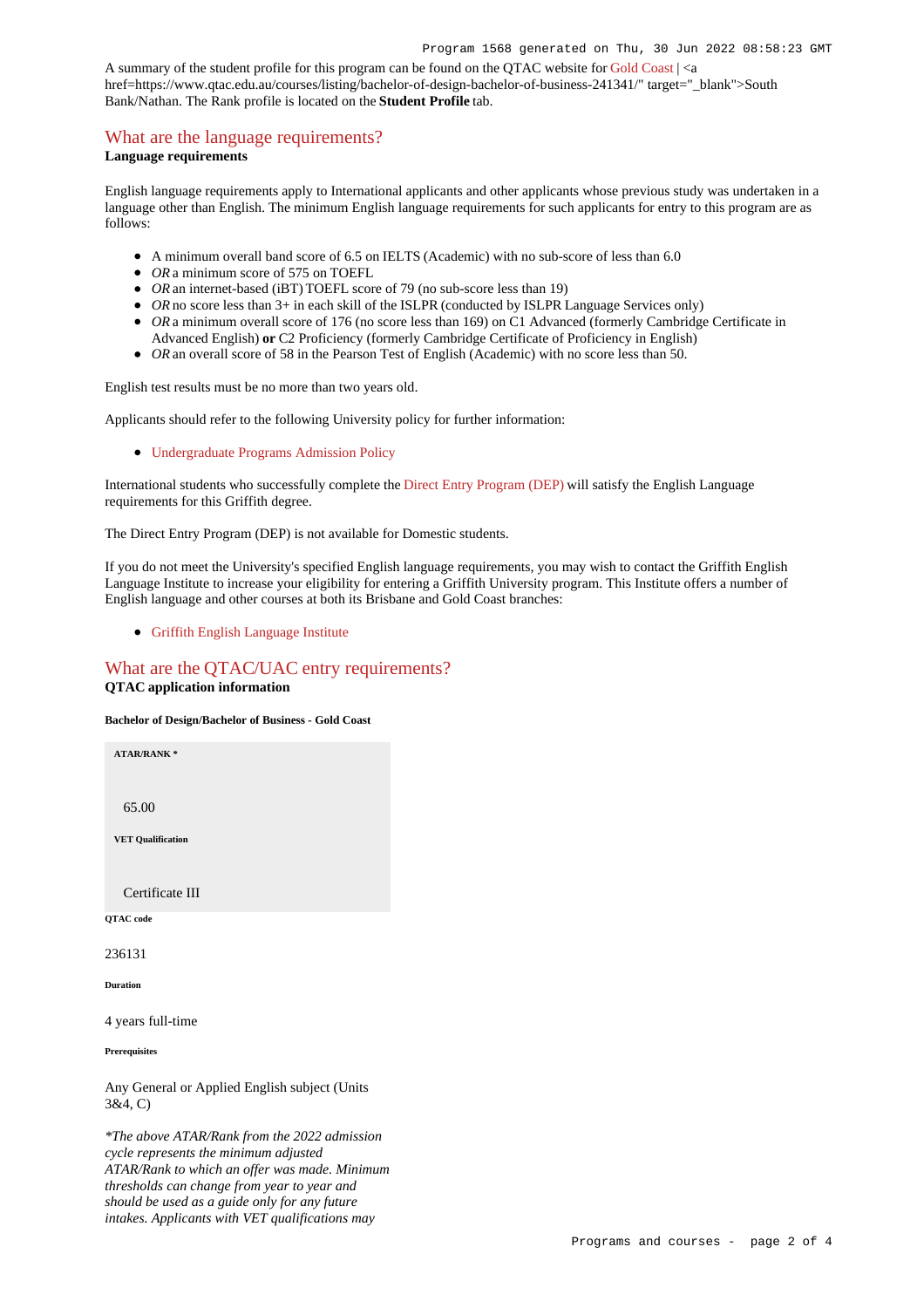*not be offered a place if the lowest selection rank is higher than the equivalent rank for the VET qualification. Quotas may apply to this program.*

#### **Bachelor of Design/Bachelor of Business - South Bank/Nathan**

**ATAR/RANK \*** 65.00 **VET Qualification** Certificate III **QTAC code**

241341

**Duration**

4 years full-time

**Prerequisites**

Any General or Applied English subject (Units 3&4, C)

*\*The above ATAR/Rank from the 2022 admission cycle represents the minimum adjusted ATAR/Rank to which an offer was made. Minimum thresholds can change from year to year and should be used as a guide only for any future intakes. Applicants with VET qualifications may not be offered a place if the lowest selection rank is higher than the equivalent rank for the VET qualification. Quotas may apply to this program.*

#### **UAC application information (for NSW and ACT applicants)**

#### **Bachelor of Design/Bachelor of Business - Gold Coast**

**ATAR \***

65.00 **UAC code**

283256

**Duration**

4 years full-time

**Prerequisites**

Any two units of English (Band 3)

*\*The above ATAR/Rank from the 2022 admission cycle represents the minimum adjusted ATAR/Rank to which an offer was made. Minimum thresholds can change from year to year and should be used as a guide only for any future intakes.*

# [Can I apply for credit?](https://www148.griffith.edu.au/programs-courses/Program/1568/HowToApply/Domestic#credit)

### **Credit and recognition of prior learning**

Griffith University grants credit and recognition of prior learning which may relate to prior formal learning or prior informal and non-formal learning. For more information, please visit the following website:

[Credit transfer](https://www.griffith.edu.au/apply/credit-transfer)

Griffith's innovative Credit Precedent Database allows you to find out what credit decisions have been made in the past. These precedents will give you an idea of what you can expect.